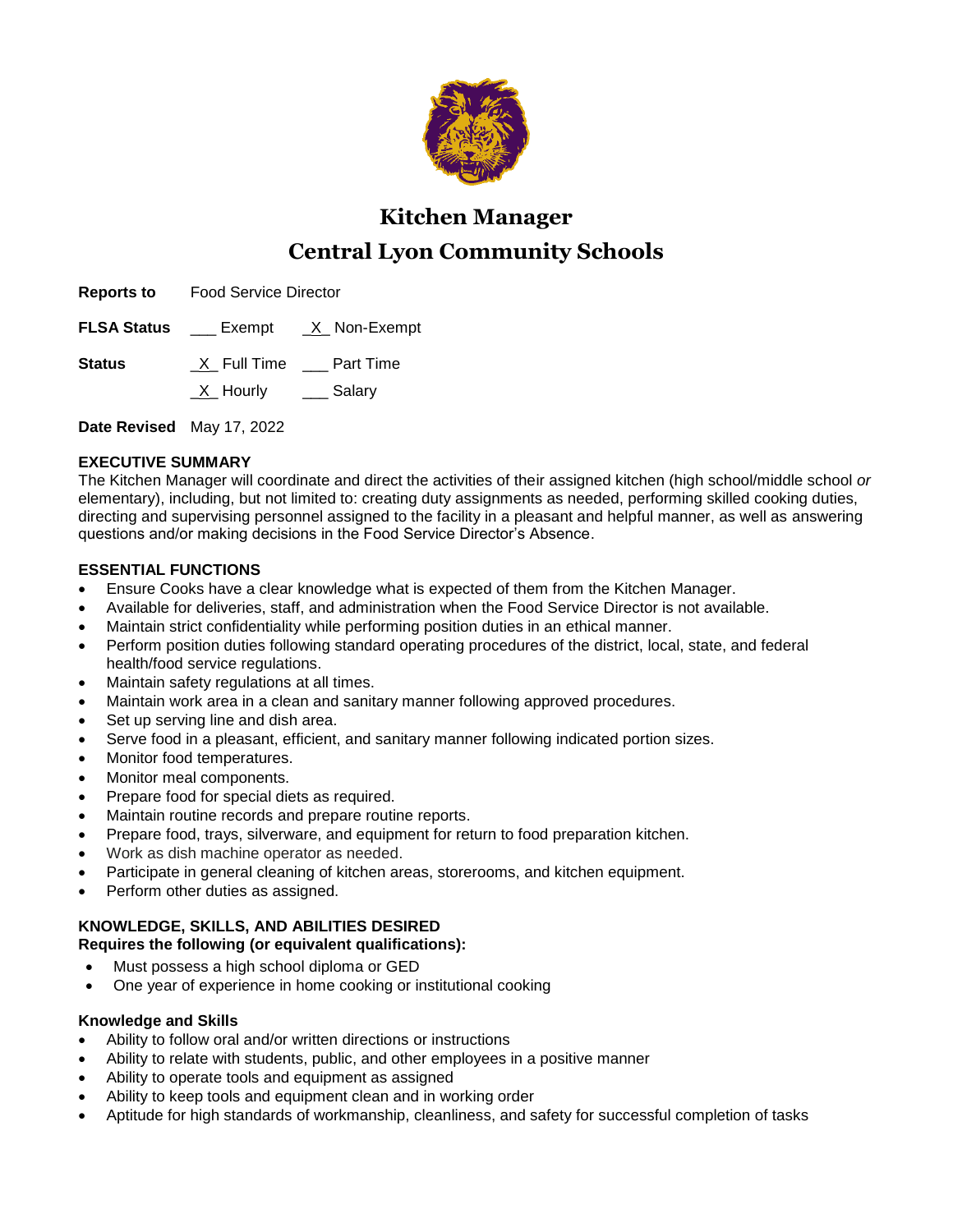• Knowledge of and ability to follow standard operating procedures of the district, local, state, and federal health/food service regulations

|                            | <b>Amount of Time</b>           |                                    |                                 |
|----------------------------|---------------------------------|------------------------------------|---------------------------------|
|                            | <b>Occasionally</b><br>(1%-32%) | <b>Frequently</b><br>$(33% - 65%)$ | <b>Constantly</b><br>(66%-100%) |
| <b>Stationary Position</b> |                                 | Х                                  |                                 |
| Moving                     |                                 |                                    | X                               |
| Talking                    |                                 |                                    | X                               |
| Hearing                    |                                 |                                    | X                               |
| Handling                   |                                 |                                    | X                               |
| Reaching                   |                                 |                                    | X                               |
| Fingering                  |                                 |                                    | X                               |
| <b>Repetitive Motion</b>   |                                 |                                    | X                               |
| <b>Balance</b>             |                                 |                                    | X                               |
| Lift 0-10 Pounds           |                                 |                                    | X                               |
| Lift 11-25 Pounds          |                                 |                                    | X                               |
| Lift 26-50 Pounds          |                                 | X                                  |                                 |
| Lift Over 50 Pounds        |                                 | X                                  |                                 |
| Operate Motor Vehicle      | X                               |                                    |                                 |

## **PHYSICAL REQUIREMENTS**

#### **WORKING CONDITIONS**

|                     | <b>Amount of Time</b>               |                                    |                                     |
|---------------------|-------------------------------------|------------------------------------|-------------------------------------|
|                     | <b>Occasionally</b><br>$(1% - 32%)$ | <b>Frequently</b><br>$(33% - 65%)$ | <b>Constantly</b><br>$(66% - 100%)$ |
| <b>School Hours</b> |                                     |                                    |                                     |
| Indoors             |                                     |                                    |                                     |
| <b>Outdoors</b>     |                                     |                                    |                                     |
| Evenings            |                                     |                                    |                                     |
| Weekends            |                                     |                                    |                                     |

#### **TERMS OF EMPLOYMENT**

- 7-8 hours for 180 school days, 1440 hours
- Wages and benefits to be determined by the board

#### **EVALUATION**

The Cook will be evaluated by the Food Service Director at least annually in accordance with law, board policy, and the preceding job description.

The statements contained herein describe the scope of responsibility and essential functions of this position, but should not be considered to be an all-inclusive listing of work requirements. Individuals may perform other duties as assigned. Nothing in this job description restricts the Board's right to assign or reassign duties and responsibilities to this job at any time unless restricted by law or a negotiated contract.

| Signature of Supervisor: | Date: |
|--------------------------|-------|
|                          |       |
| Signature of Employee:   | Date: |